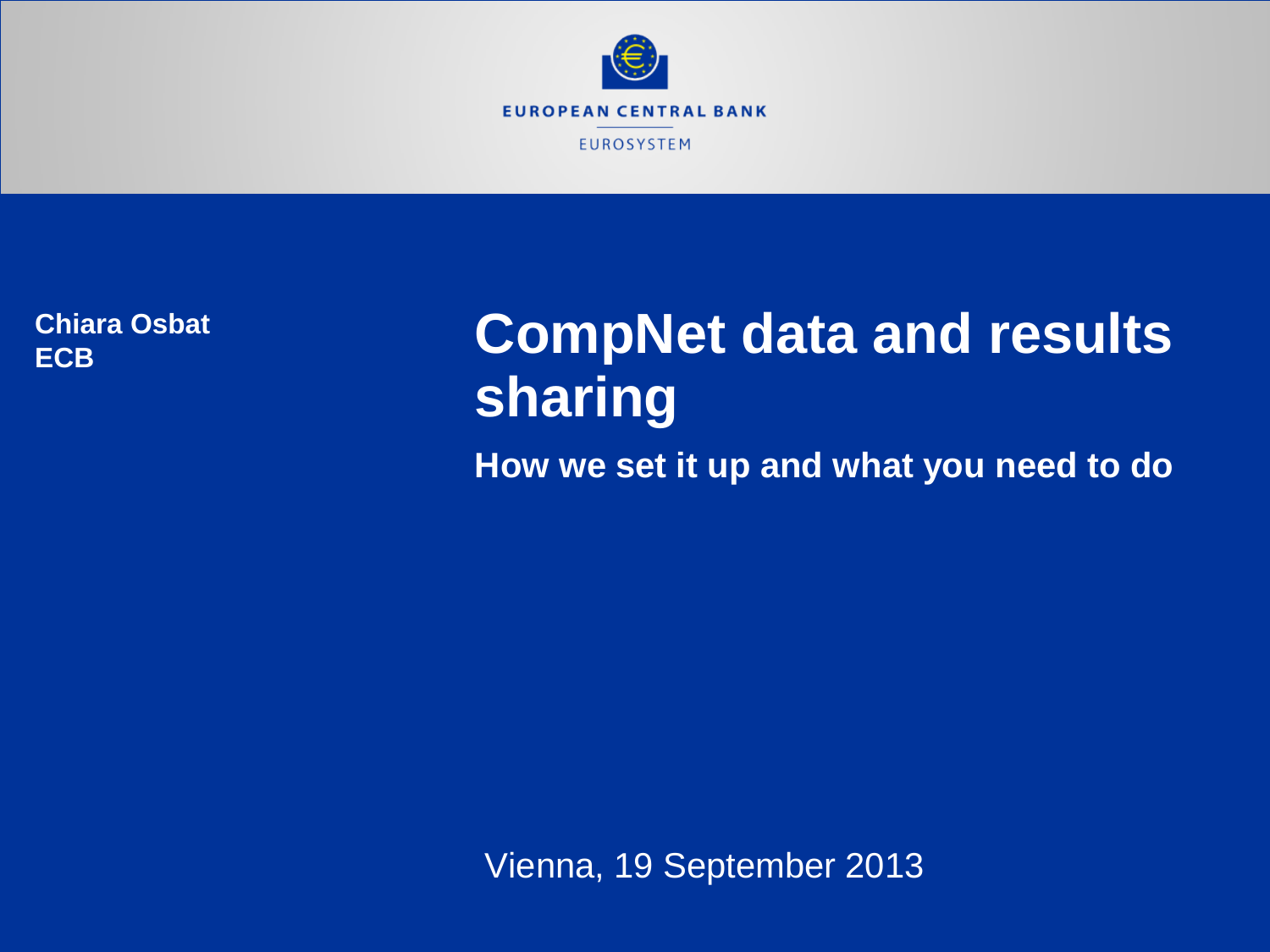## **Data sharing and Collaboration**

- **Primary aim**: to provide CompNet members with access to CompNet research output.
- Particularly, the following features are available to our members:
	- **Sharing/collaborating** in a working space with instantaneous communication and sharing of work in progress: to this end, a **dual structure of Darwin** (the web-based electronic document and records management system of the ECB) and **Dropbox folders** have been put in place.
	- **The structure of the Darwin and Dropbox folders mirror each other.**
	- **Storing/archiving** data and results with information on underlying methodology and data sources.
	- **Big data:** due to Darwin and Dropbox shortcomings (size restrictions and insecurity), an alternative will be soon accessible on the CompNet website's password-protected area.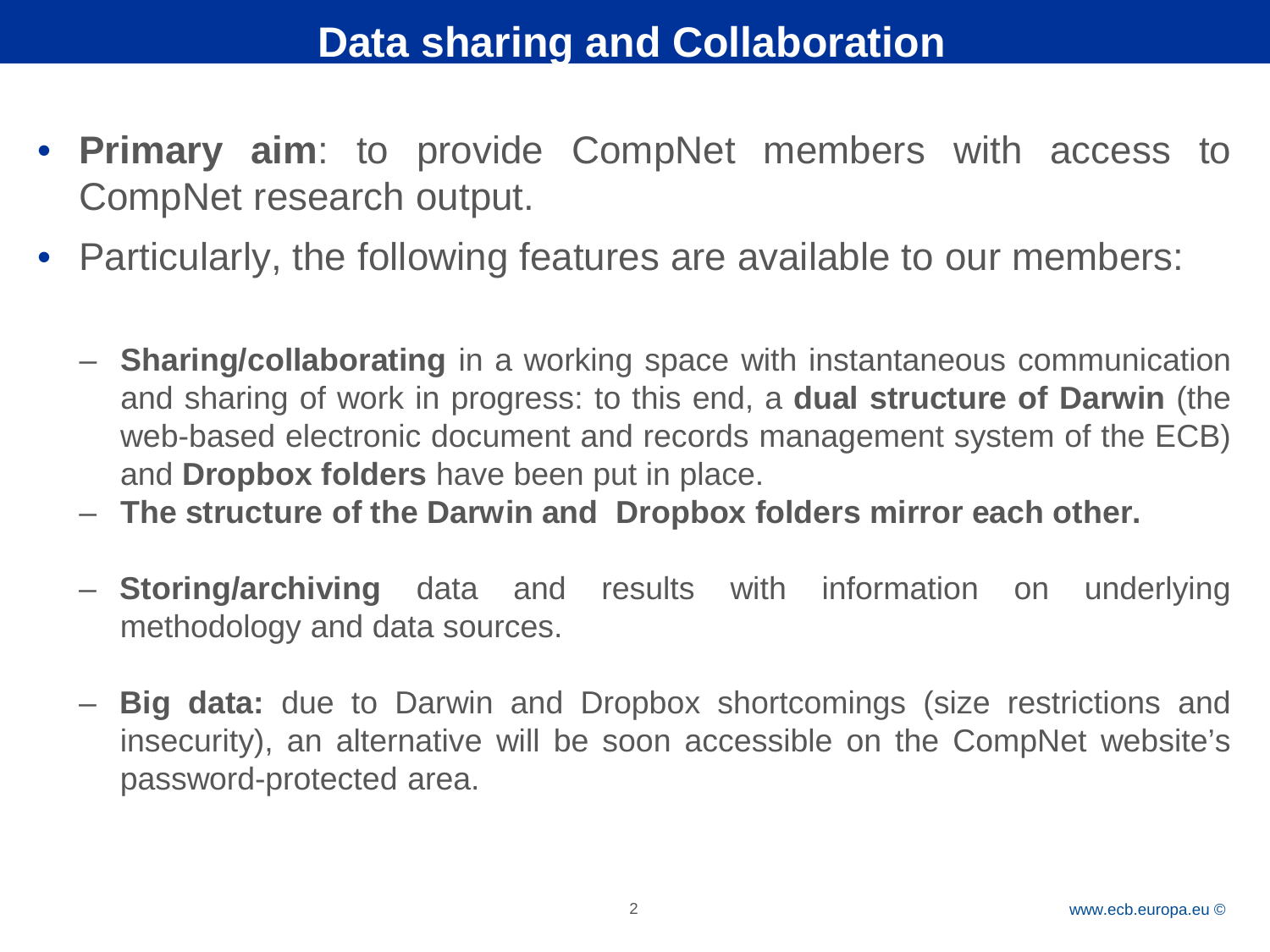### **Implications of data and results sharing**

- Preconditions for this effort to work:
	- Appropriate acknowledgement of authorship.
	- Documentation: for each indicator or project, background paper, programs, raw data (or precise description of the structure of the big data) and metadata should be provided in subfolders.
	- Respecting legal constraints: e.g. the COMTRADE full raw data should not be distributed outside CompNet and its use should be acknowledged, quoting its source.
- Sharing the related literature is also very useful, e.g.:
	- Subfolders with copies of the papers quoted
	- Bib files